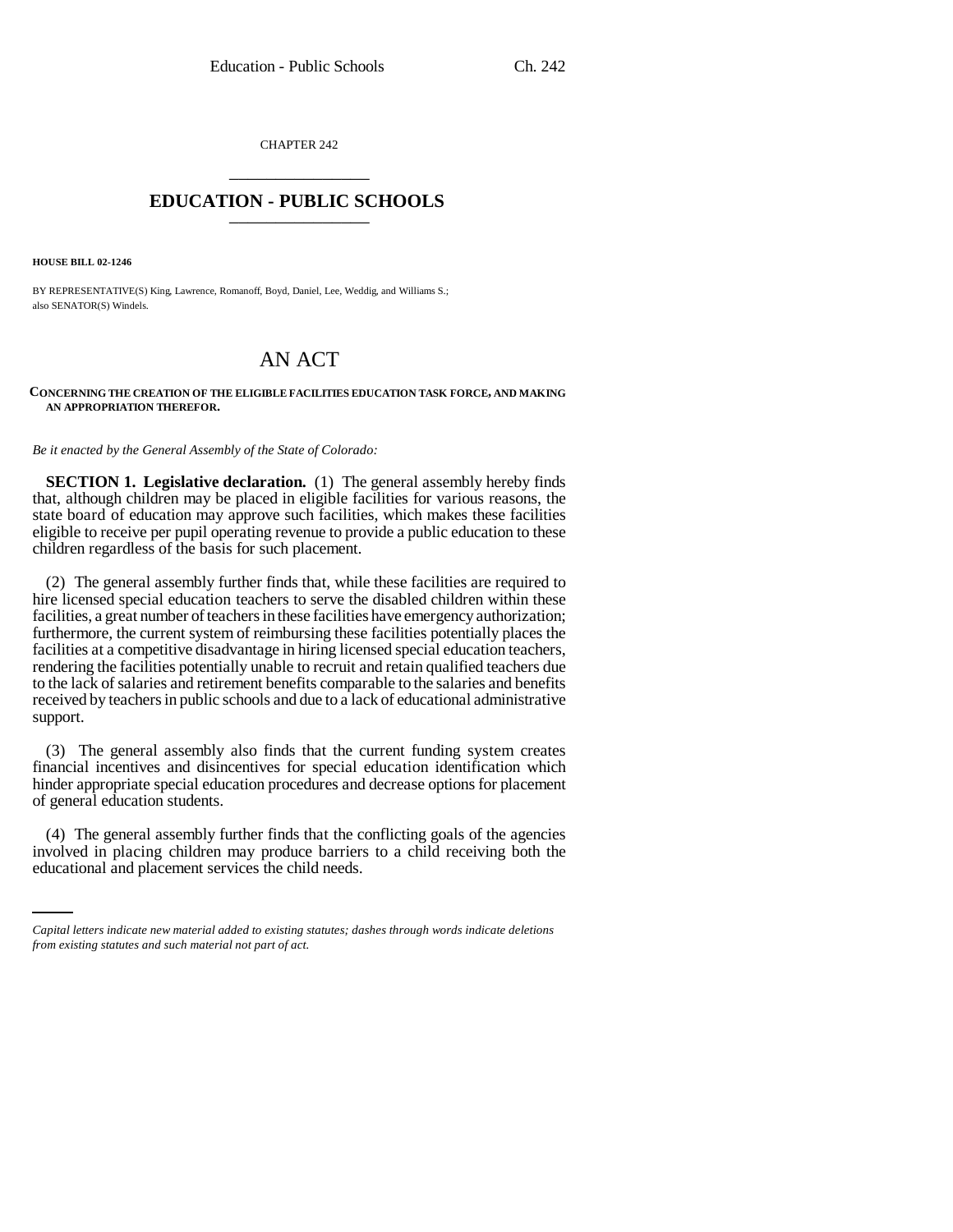(5) Furthermore, the general assembly finds that it is often difficult to track the credits and transcripts of these children because of the number of times a child's placement may change, which may create barriers to these children obtaining diplomas.

(6) In addition, the general assembly finds that the incidence of multiple placements within a school year make it difficult to fairly apportion the cost of educational services for these children.

(7) The general assembly, therefore, hereby declares that the placement of these children, coupled with the educational issues described herein, requires the members of the general assembly and other interested persons to analyze these issues and formulate solutions to enable children who are placed in eligible facilities to receive comparable educational services to those educational services received by children in public schools.

**SECTION 2.** Part 1 of article 2 of title 22, Colorado Revised Statutes, is amended BY THE ADDITION OF A NEW SECTION to read:

**22-2-123. Eligible facilities education task force - creation - membership duties - repeal.** (1) THERE IS HEREBY CREATED THE ELIGIBLE FACILITIES EDUCATION TASK FORCE FOR THE CONTINUING EXAMINATION OF STUDENT PLACEMENTS IN ELIGIBLE FACILITIES BY PUBLIC AGENCIES AND THE DEVELOPMENT OF A FUNDING MECHANISM AND ADMINISTRATIVE STRUCTURE THAT ASSURES THE PROVISION OF EDUCATIONAL SERVICES THAT ARE COMPARABLE TO THOSE EDUCATIONAL SERVICES RECEIVED BY CHILDREN IN PUBLIC SCHOOLS AND THAT ASSURES THE APPROPRIATE PLACEMENT OF THESE CHILDREN. THE TASK FORCE SHALL CONSIST OF THE FOLLOWING MEMBERS:

(a) TWO MEMBERS OF THE HOUSE OF REPRESENTATIVES WHO SHALL BE APPOINTED BY THE SPEAKER OF THE HOUSE OF REPRESENTATIVES AND WHO SHALL NOT BE FROM THE SAME POLITICAL PARTY;

(b) TWO MEMBERS OF THE SENATE WHO SHALL NOT BE FROM THE SAME POLITICAL PARTY. THE PRESIDENT OF THE SENATE SHALL APPOINT ONE MEMBER TO THE TASK FORCE AND THE MINORITY LEADER OF THE SENATE SHALL APPOINT ONE MEMBER TO THE TASK FORCE.

(c) TWO REPRESENTATIVES OF THE JUVENILE COURT SYSTEM APPOINTED BY THE CHIEF JUSTICE OF THE COLORADO SUPREME COURT;

(d) THE FOLLOWING REPRESENTATIVES APPOINTED BY THE COMMISSIONER OF EDUCATION:

(I) ONE REPRESENTATIVE FROM EACH OF THE DEPARTMENT OF EDUCATION'S SPECIAL EDUCATION, SCHOOL FINANCE, AND FISCAL MANAGEMENT UNITS;

(II) ONE REPRESENTATIVE EACH OF AN URBAN AND A RURAL SCHOOL DISTRICT WITH EXPERTISE IN SCHOOL FINANCE OR SPECIAL EDUCATION: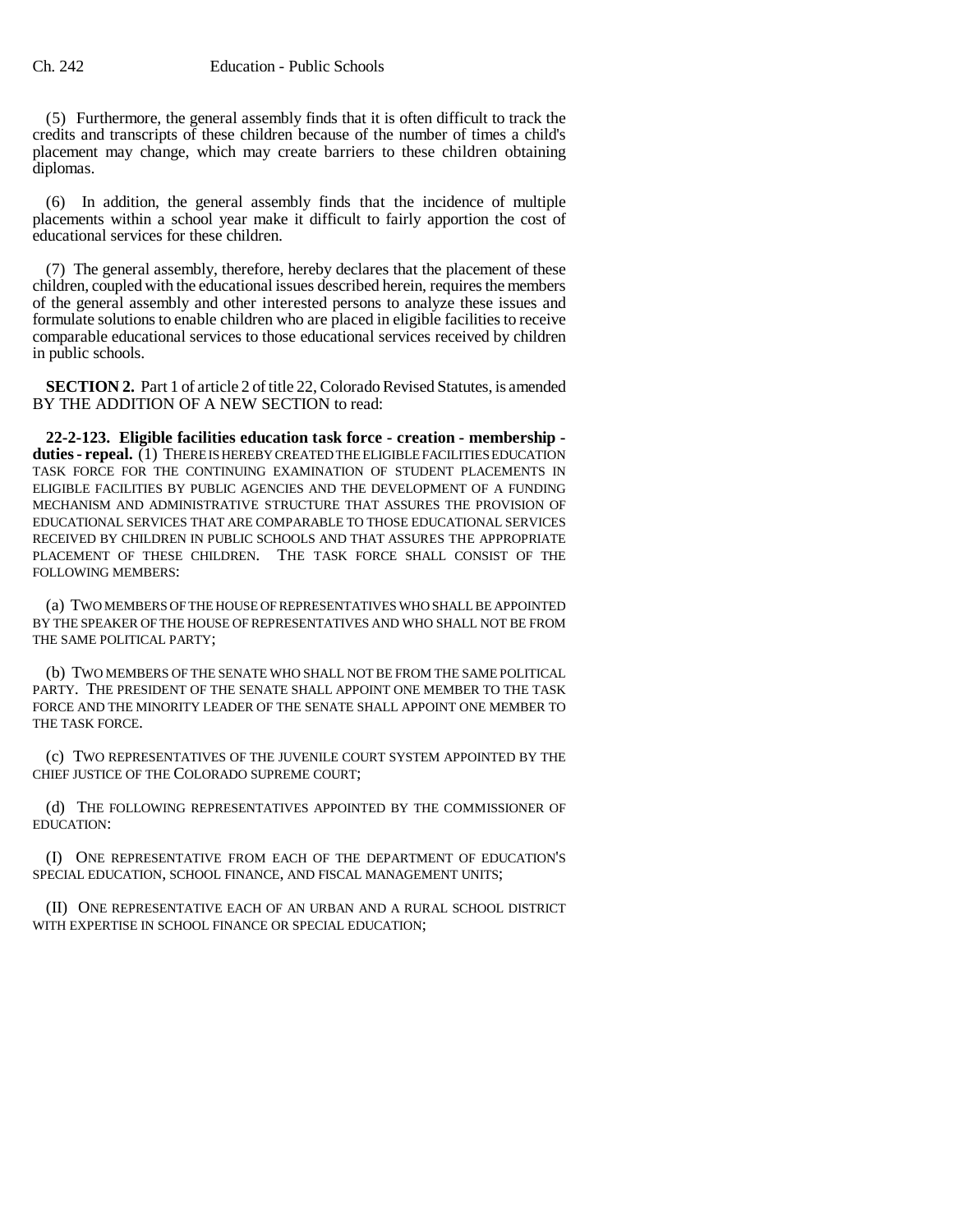(III) ONE REPRESENTATIVE OF BOARDS OF COOPERATIVE SERVICES;

(IV) TWO REPRESENTATIVES OF RESIDENTIAL TREATMENT FACILITIES THAT REPRESENT THE DIFFERENT SIZES AND TYPES OF FACILITIES IN COLORADO;

(e) THE FOLLOWING REPRESENTATIVES APPOINTED BY THE EXECUTIVE DIRECTOR OF THE DEPARTMENT OF HUMAN SERVICES:

(I) ONE REPRESENTATIVE FROM EACH OF THE DEPARTMENT OF HUMAN SERVICES' MENTAL HEALTH, CHILD CARE, CHILD WELFARE SERVICES, AND YOUTH CORRECTIONS DIVISIONS;

(II) TWO REPRESENTATIVES OF COUNTIES AND COUNTY DEPARTMENTS OF SOCIAL SERVICES;

(III) ONE REPRESENTATIVE OF A COMMUNITY MENTAL HEALTH CENTER;

(f) A REPRESENTATIVE OF THE GOVERNOR'S OFFICE APPOINTED BY THE GOVERNOR;

(g) A MEMBER OF THE STATE BOARD OF EDUCATION OR A BOARD MEMBER'S REPRESENTATIVE APPOINTED BY THE STATE BOARD OF EDUCATION.

(2) THE TASK FORCE SHALL STUDY, AT A MINIMUM, THE FOLLOWING ISSUES:

(a) FUNDING OF ELIGIBLE FACILITIES, TAKING INTO CONSIDERATION RISK FACTORS PERTAINING TO THE STUDENTS BEING SERVED, ECONOMIES OF SCALE, AND THE PAYMENT OF THE ADDITIONAL COST OF PROVIDING SERVICES TO STUDENTS WITH DISABILITIES;

(b) THE ADMINISTRATION AND LOGISTICS OF PLACING A CHILD IN AN ELIGIBLE FACILITY WHEN MORE THAN ONE AGENCY IS INVOLVED;

(c) THE DIFFICULTIES OF TRACKING A CHILD'S SCHOOL CREDITS AND TRANSCRIPTS, ASSIGNING CREDITS, AND ENABLING CHILDREN WHO ARE PLACED IN ELIGIBLE FACILITIES TO OBTAIN A DIPLOMA;

(d) ACCESSING APPROPRIATE EDUCATION SERVICES AND PLACEMENT FOR CHILDREN TO BE PLACED IN ELIGIBLE FACILITIES, AND THE COORDINATION AMONG FACILITIES AND PUBLIC AGENCIES IN PROVIDING THOSE SERVICES;

(e) WAYS TO PROVIDE STABILITY FOR CHILDREN PLACED IN ELIGIBLE FACILITIES, ADDRESSING FACTORS SUCH AS MULTIPLE PLACEMENTS AND THE BARRIERS TO PROVIDING CONTINUITY IN THE CHILDREN'S EDUCATION;

(f) TEACHER RECRUITMENT AND RETENTION IN ELIGIBLE FACILITIES; AND

(g) ANY OTHER ISSUES CONCERNING CHILDREN WHO ARE PLACED IN ELIGIBLE FACILITIES RECEIVING EDUCATIONAL SERVICES THAT ARISE DURING THE COURSE OF THE TASK FORCE STUDY.

(3) THE TASK FORCE SHALL SUBMIT A WRITTEN REPORT ON ITS FINDINGS AND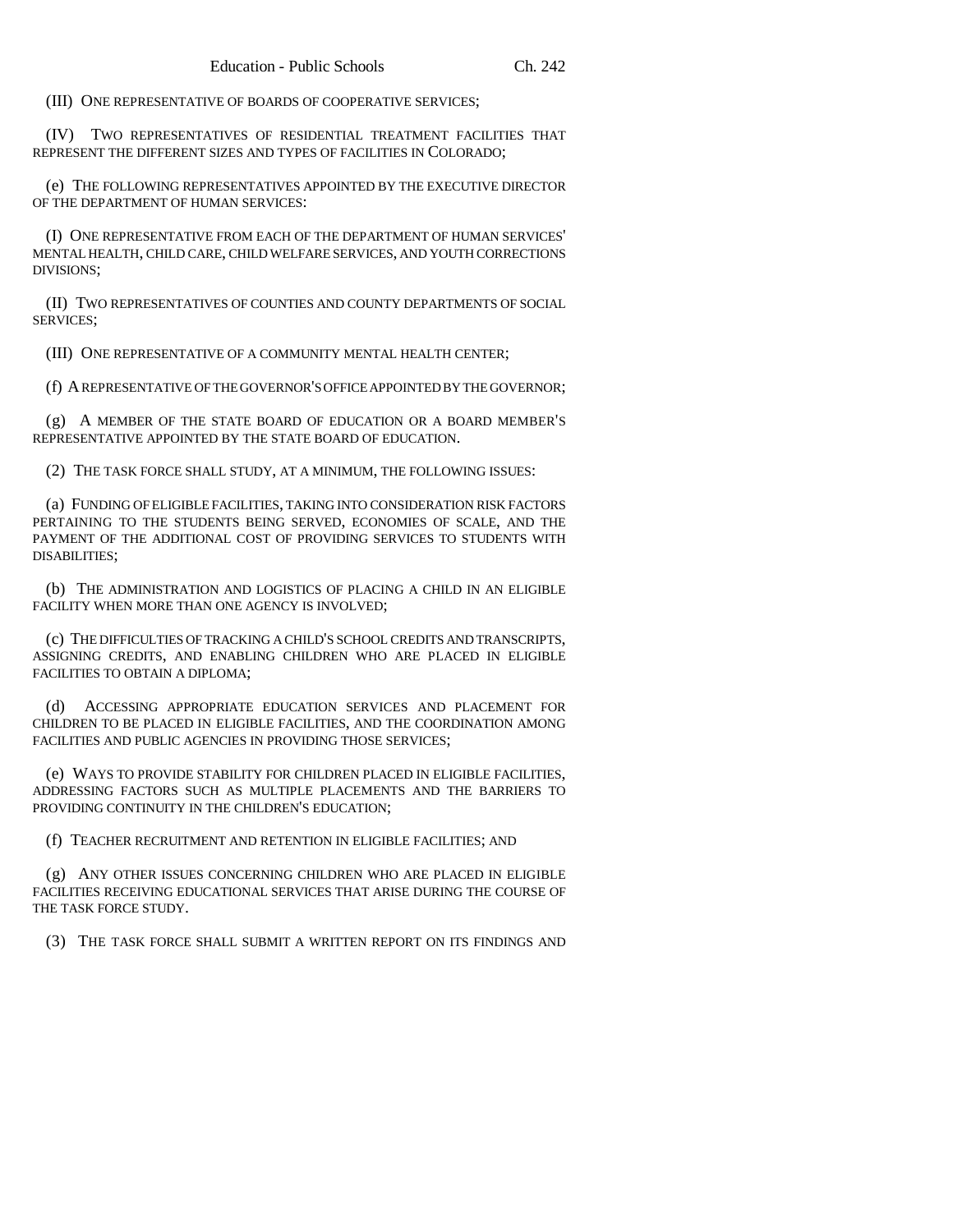RECOMMENDATIONS ON OR BEFORE OCTOBER 1, 2002, AND EACH OCTOBER 1 THEREAFTER, TO THE EDUCATION COMMITTEES OF THE HOUSE OF REPRESENTATIVES AND THE SENATE, THE HEALTH, ENVIRONMENT, WELFARE, AND INSTITUTIONS COMMITTEE OF THE HOUSE OF REPRESENTATIVES, AND THE HEALTH, ENVIRONMENT, CHILDREN AND FAMILIES COMMITTEE OF THE SENATE.

(4) (a) THE LEGISLATIVE MEMBERS OF THE COMMITTEE SHALL BE COMPENSATED AS PROVIDED IN SECTION 2-2-307, C.R.S., FOR ATTENDANCE AT MEETINGS OF THE TASK FORCE.

(b) UNLESS OTHERWISE COMPENSATED, ALL MEMBERS OF THE TASK FORCE MAY RECEIVE REIMBURSEMENT FOR TRAVEL AND EXPENSES INCURRED WHILE ATTENDING MEETINGS OF THE TASK FORCE.

(5) THE STAFF OF THE DEPARTMENT OF EDUCATION SHALL BE MADE AVAILABLE TO ASSIST THE TASK FORCE IN CARRYING OUT ITS DUTIES UNDER THIS SECTION. STAFF ASSISTANCE, THE ASSISTANCE OF A FACILITATOR, AND COSTS ASSOCIATED WITH THE TASK FORCE SHALL BE FUNDED FROM AVAILABLE MONEYS WITHIN THE SPECIAL EDUCATION UNIT IN THE DEPARTMENT OF EDUCATION.

(6) FOR PURPOSES OF THIS SECTION, UNLESS THE CONTEXT OTHERWISE REQUIRES, "ELIGIBLE FACILITIES" MEANS FACILITIES THAT OFFER SCHOOL PROGRAMS THAT HAVE BEEN APPROVED BY THE STATE BOARD OF EDUCATION AND THAT ARE PROVIDED IN FACILITIES THAT INCLUDE, BUT ARE NOT LIMITED TO, COMMUNITY CENTERED BOARDS, RESIDENTIAL CHILD CARE FACILITIES, DAY TREATMENT CENTERS, RESIDENTIAL TREATMENT CENTERS, SECURE RESIDENTIAL TREATMENT CENTERS, GROUP HOMES, AND HOSPITALS.

(7) THIS SECTION IS REPEALED, EFFECTIVE JANUARY 1, 2004.

**SECTION 3. Appropriation.** (1) (a) In addition to any other appropriation, there is hereby appropriated, to the legislative department of the state of Colorado, for the fiscal year beginning July 1, 2002, the sum of ten thousand dollars (\$10,000), or so much thereof as may be necessary, for the purpose of compensating legislative members, pursuant to section 2-2-307, Colorado Revised Statutes, who serve on the eligible facilities education task force created in section 22-2-123, Colorado Revised Statutes. Said sum shall be from the general fund.

(b) It is the intent of the General Assembly that the appropriation made in paragraph (a) of this subsection (1) remain available until January 1, 2004.

(2) It is the intent of the General Assembly that the general fund appropriation in subsection (1) of this section shall be derived from savings generated from the implementation of the provisions of House Bill 02-1226, as enacted during the Second Regular Session of the Sixty-third General Assembly.

(Governor lined through this section. See the editor's note and the Governor's letter following this act.)

**SECTION 4. Effective date.** (1) This act shall take effect July 1, 2002; except that section 22-2-123 (4) (a), Colorado Revised Statutes, contained in Section 2 of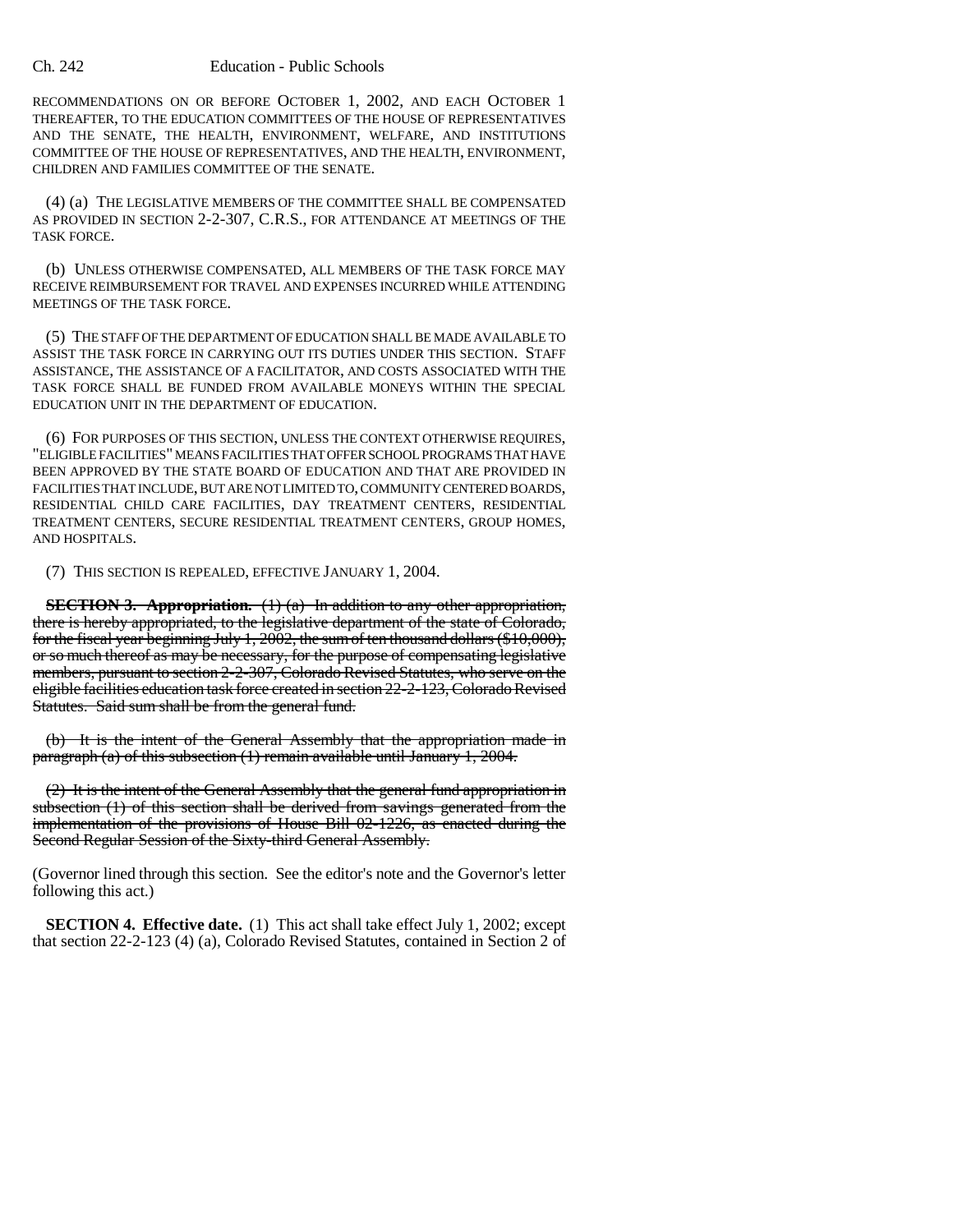this act, and Section 3 of this act shall only take effect if:

(a) The final fiscal estimate for House Bill 02-1226, as reflected in the appropriations clause for said act, shows a net general fund savings that is equal to or greater than the final general fund fiscal estimate for this act, as reflected in section 3 of this act; and

(b) House Bill 02-1226 is enacted at the Second Regular Session of the Sixty-third General Assembly and becomes law.

**SECTION 5. Safety clause.** The general assembly hereby finds, determines, and declares that this act is necessary for the immediate preservation of the public peace, health, and safety.

Approved in part and disapproved in part: May 31, 2002

**Editor's note:** The following is a reprinting of the Governor's message filed with House Bill 02-1246 when he approved the bill in part and vetoed it in part on May 31, 2002. Markings were made on the bill by the Governor purporting to veto section 3 of the bill, the appropriation clause. Since this bill is not an appropriations bill, questions have been raised as to the validity of such a veto. However, the Colorado Supreme Court has held that purported vetoes are entitled to a presumption of validity. In view of this holding, the purported veto is reflected in the version of the bill printed above. See *Colorado General Assembly v. Lamm*, 704 P.2d 1371 (Colo. 1985) and *Romer v. Colorado General Assembly*, 810 P.2d 215 (Colo. 1991).